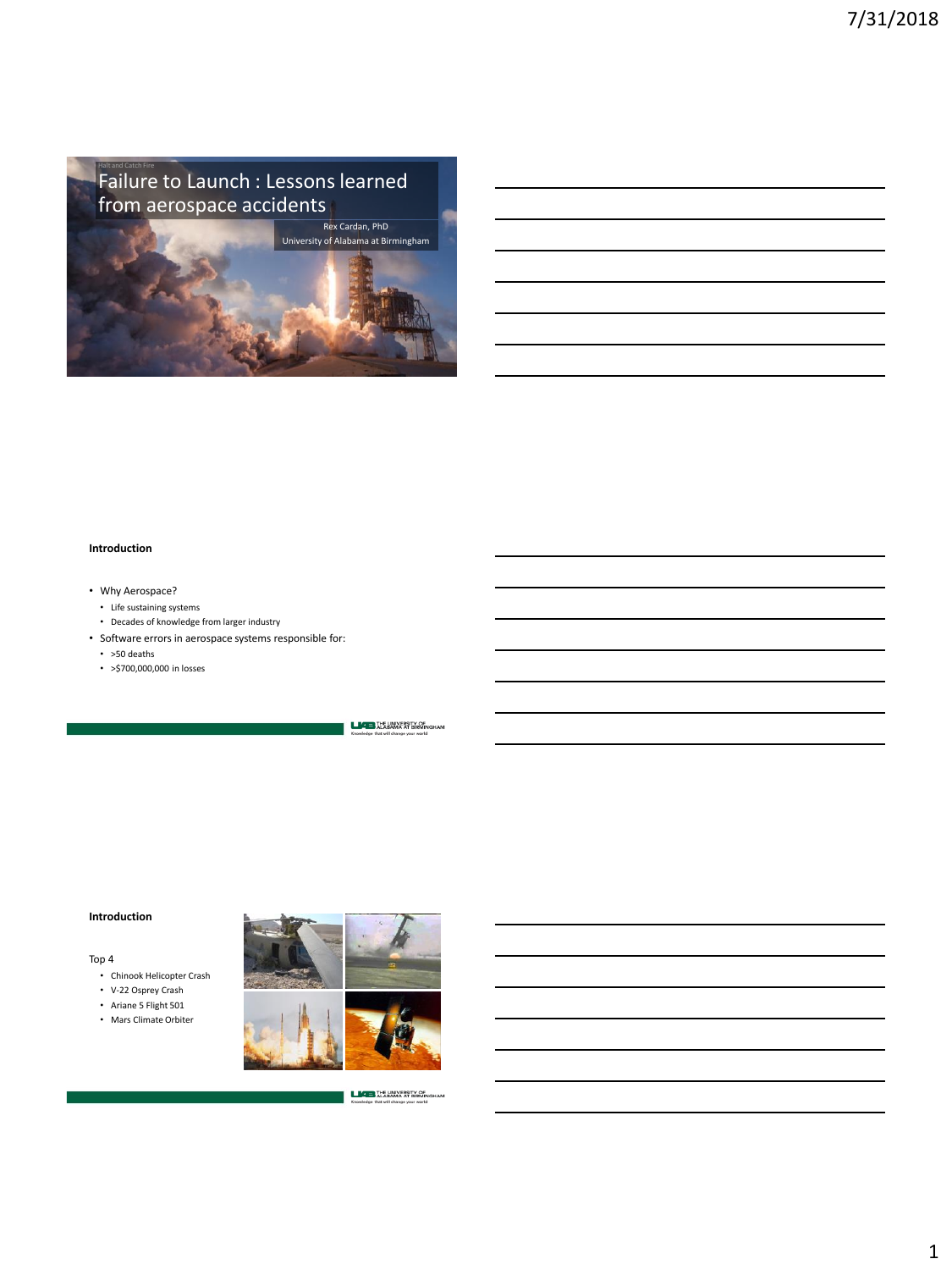### **Introduction**

#### Top 4

- Chinook Helicopter Crash
- V-22 Osprey Crash
- **Ariane 5 Flight 501**
- Mars Climate Orbiter



**LAB THE UNIVERSITY OF** 

#### **Introduction**

### What is Ariane 5?

- 7 Billion Investment 10 years to develop
- Heavy lift launch vehicle for placing payloads in low-Earth orbit.



# **Ariane 5 Flight 501 Catastrophe**

- Good Weather
- Initial launch as expected • For 36 seconds behaved
- normally • T = 37s, Veered off flight
- path • Broke up and Exploded



**LEADER THE UNIVERSITY OF LEADERMAN**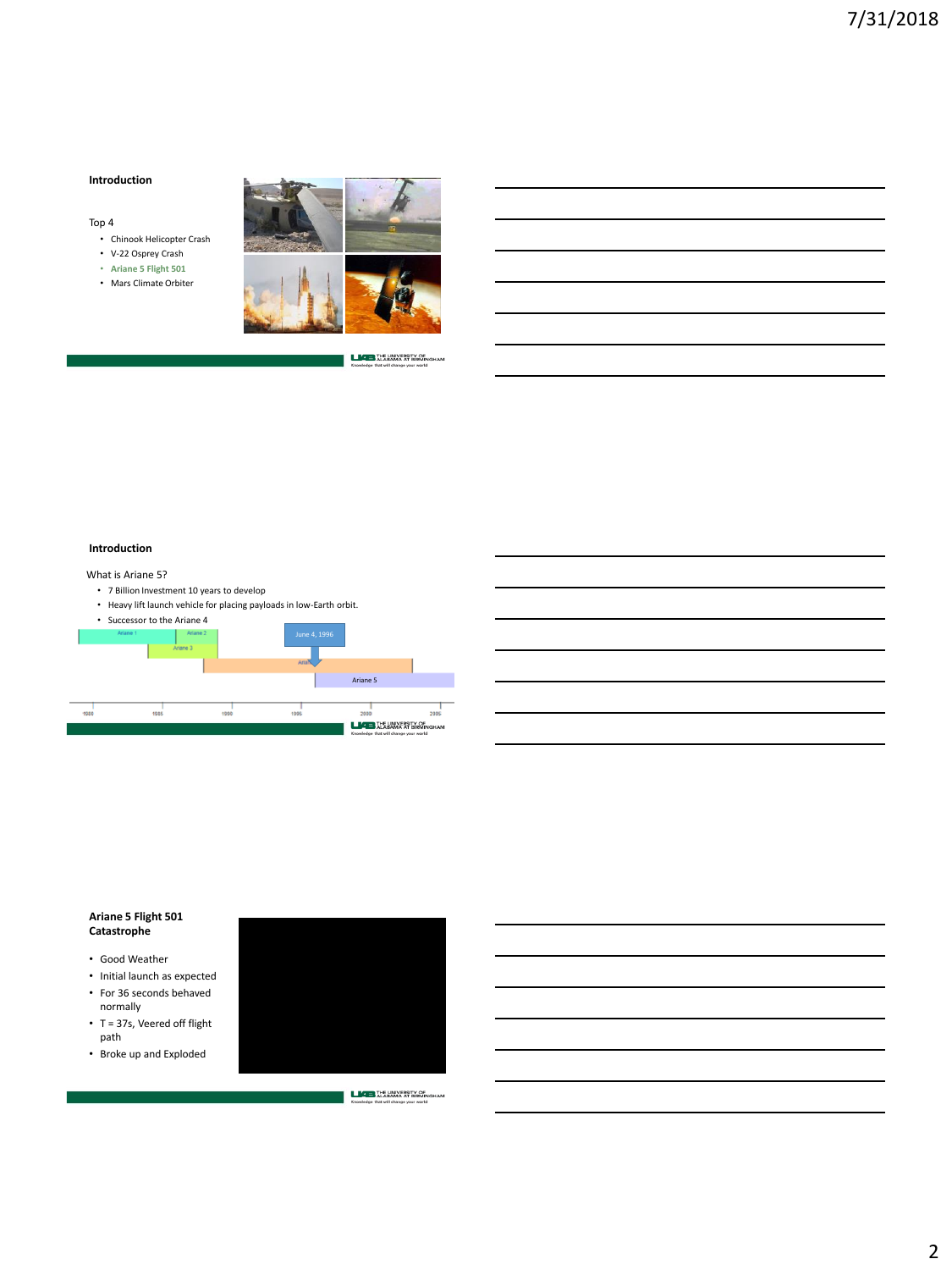### **Why The Failure?**

- Horizontal Bias stored as 64 bit floating point number
- Operand Error
- Inertial Reference System Shutdown



s been detected and system has been shutdown to prevent damage to your comput

- DRIVER\_IRQL\_NOT\_LES\_OR\_EQUAL
- If this is the first time you've seen this stop error screen, restart your computer, if this screen appears again, follow<br>these stens:

.<br>ke sure any new hardware or software is properly installed. If this is a new installation, ask your hardware or<br>nufacturer for any system updates you might need.

ms continue, disable or remove any newly installed hardware or software. Disable BIOS memory options such as<br>or shadowing. If you need to use Safe Mode to remove or disable components, restart your computer, press F8 to<br>va f pro

echnical information:

- \*\*\* STOP: 0x000000D1 (0x0000000R, 0x00000007, 0x00000000, 0xG74H2S74)
- \*\*\* strt1.sys Address G74H2S74 base at G74H0000, DateStamp 4eh2534df
- Beginning dump of physical memory
- hysical memory dump complete.

.<br>Contact your system administrator or technical support group for further assistance.

# **Ariane 5 Flight 501 Catastrophe : Impacts**

- One of the most expensive software bugs in history
- \$370 million dollar loss (in 1996 dollars)
- 4 year delay on the payload mission



**LACE THE UNIVERSITY OF**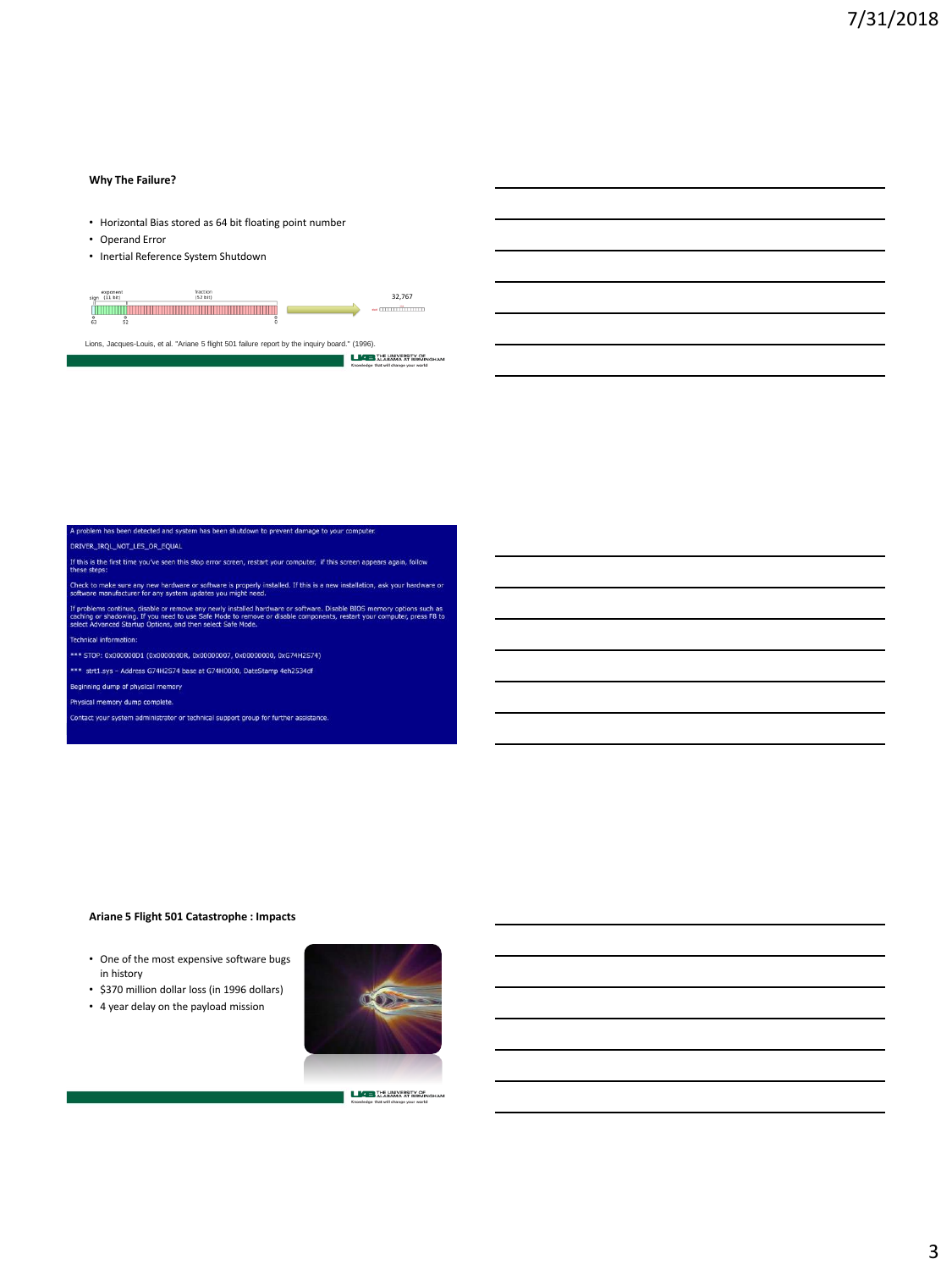### **Primary Failures: Cause 1**

#### Copy and Paste

- Inertial Reference System code copied from Ariane 4
- Ariane 4 horizontal bias never higher than 32,767
- Ariane 5 had different trajectory with higher horizontal velocity

| LIKELHOOD YOU WILL GET CODE WORKING<br>RIVATO ON HOU YOURS' SUPPOSED TO INSTITUTE                    |
|------------------------------------------------------------------------------------------------------|
| VERY LIKELY                                                                                          |
| <b>APP SIDRE</b><br>OR PROGREE<br>MARGER<br><b>GIFLIBLINK</b><br>SOURCERORSE LINK                    |
| GEDOTES/TRIPDO LINK                                                                                  |
| COPY-RAID-ROSIE<br>EVANDLE COOF EROPT<br><b>PAPER'S AFPENDIX</b>                                     |
| ANYTHING THAT TREQUIRES<br>ONLY MINIMAL CONFIGURATION<br><b>PAID TUFPKING</b> *<br><b>LINE IKEEY</b> |

**LABORATE UNIVERSITY OF** 

xkcd

SAM ALERT

### **Solution 1**

Be cautious about copy/pasted or reused code • Have clear specifications

• Separate and isolate critical components

"The fact that software has been used safely in another environment provides no information about its safety in the current one"

Leveson, N. G. (2001, September). The role of software in recent aerospace accidents. In *Proceedings of the 19th International System Safety Conference, System Safety Society: Unionville, VA*.

### **Primary Failures: Cause 2**

Insufficient Error Handling

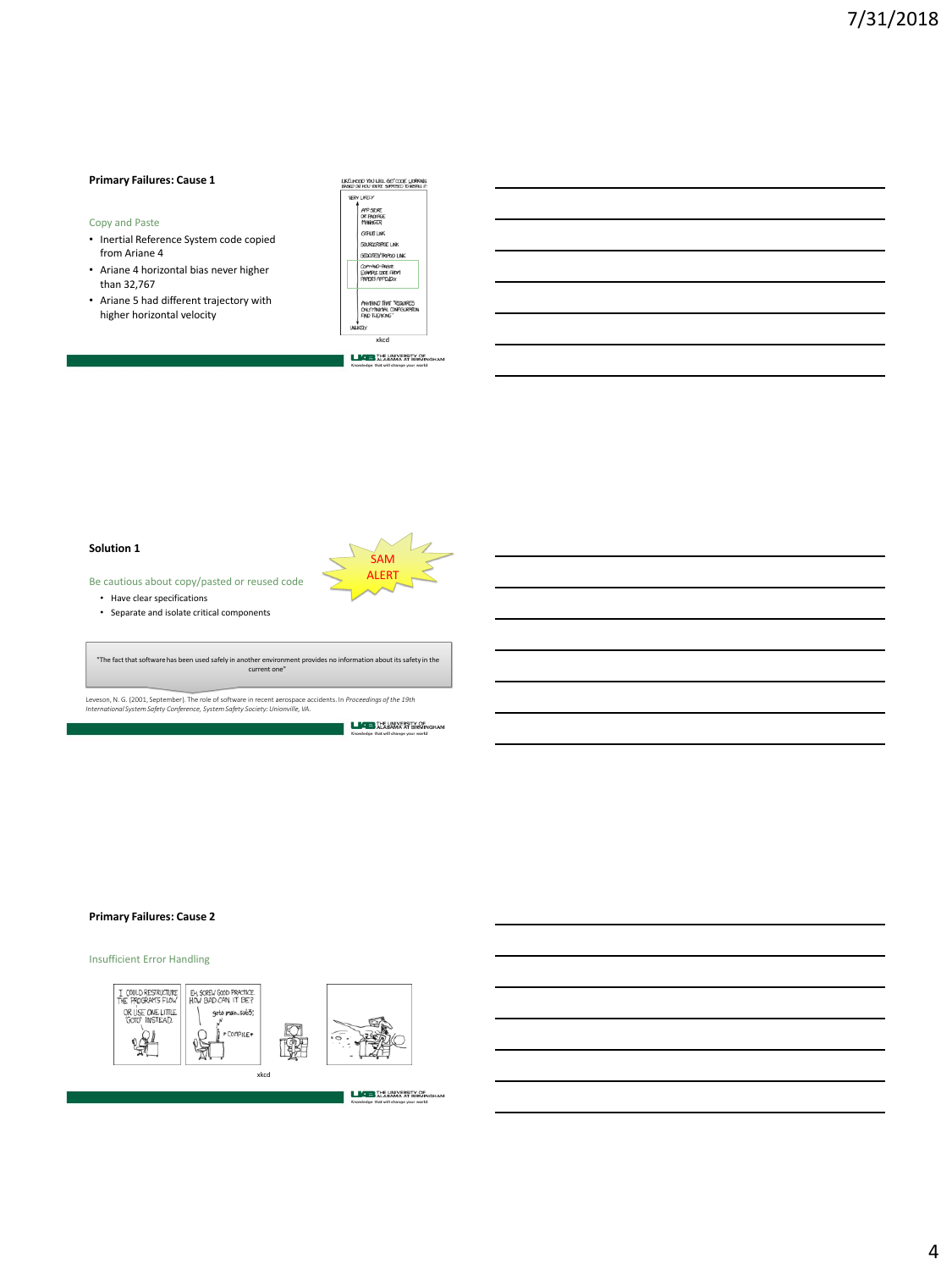## **Solution 2**



//don't forget errors

Cristian, Flaviu. *Exception handling*. IBM Thomas J. Watson Research Division, 1987.

**LAB** THE UNIVERSITY OF

### **Primary Failures: Cause 3**

Assumed Code Correct Until Proven Otherwise

- It worked before, it will work this time
- Especially vulnerable on code changes during an added feature or bug fix



**LACES** THE UNIVERSITY OF

#### **Solution 3**

Assume Erroneous Code Until Proven Otherwise

- Independent Code Review
- Unit Testing
- Integration Testing
- System Testing

**LICE THE UNIVERSITY OF**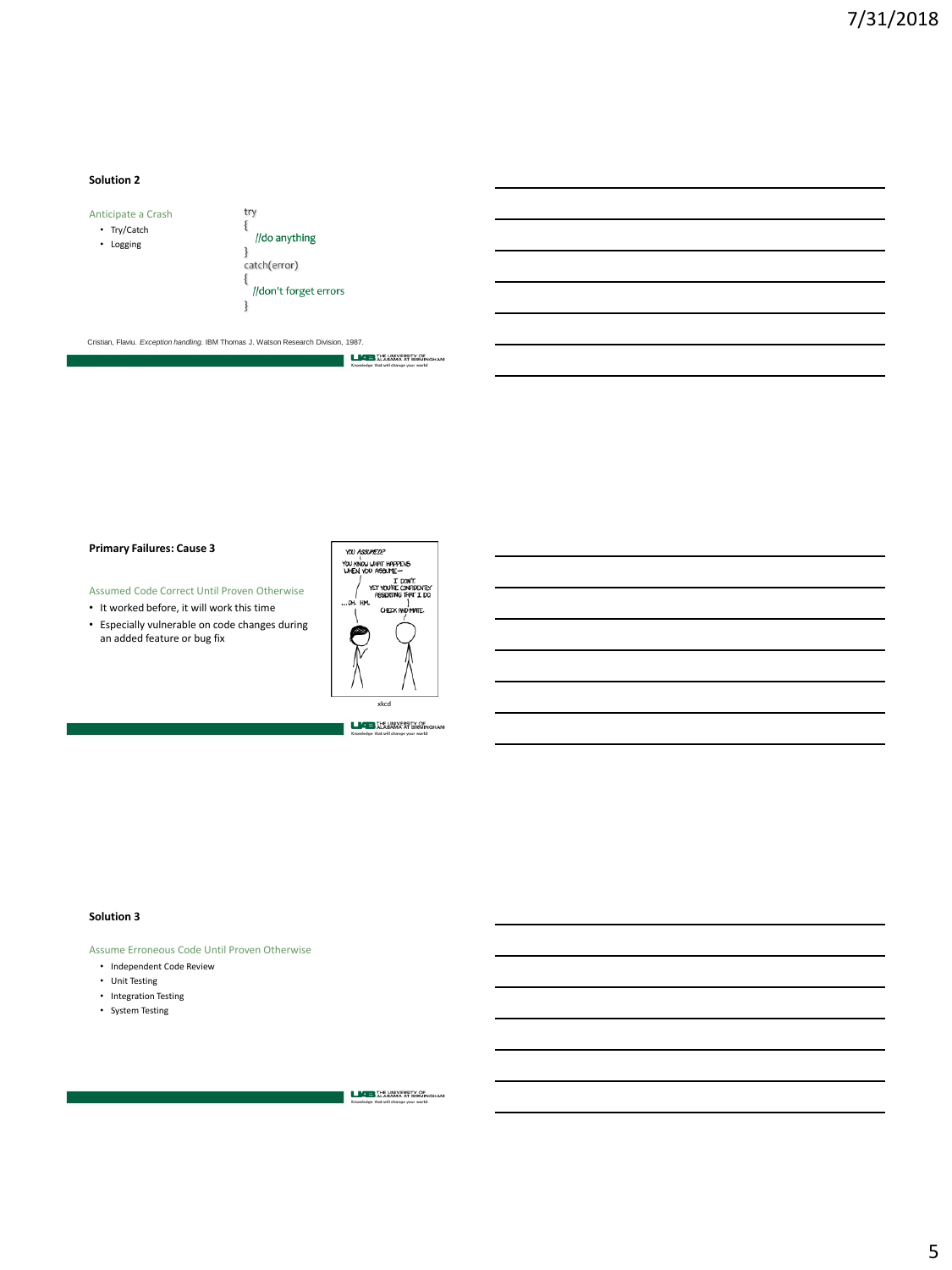# **Unit Testing**

- Unit testing is testing of individual units or groups of related units.
- An automated sanity check

Runeson, P. (2006). A survey of unit testing practices. *IEEE software*, *23*(4), 22-29. Dustin, E. (2002). *Effective Software Testing: 50 Ways to Improve Your Software Testing*. Addison-Wesley Longman Publishing Co., Inc..

**LABORATE UNIVERSITY OF** 

SAM ALERT

#### **Integration Testing**

- Testing on larger components or groups
- Making sure units work together

Meyer, Bertrand. "Seven principles of software testing." *Software Technology: 10 Years of Innovation in IEEE Computer*(2018).

**LACES** THE UNIVERSITY OF

### **Systems Testing**

- Final cohesive testing of entire system
- Tested against realistic inputs to achieve desired output
- "End To End" equivalent

Meyer, Bertrand. "Seven principles of software testing." *Software Technology: 10 Years of Innovation in IEEE Computer*(2018).

**LACES** THE UNIVERSITY OF